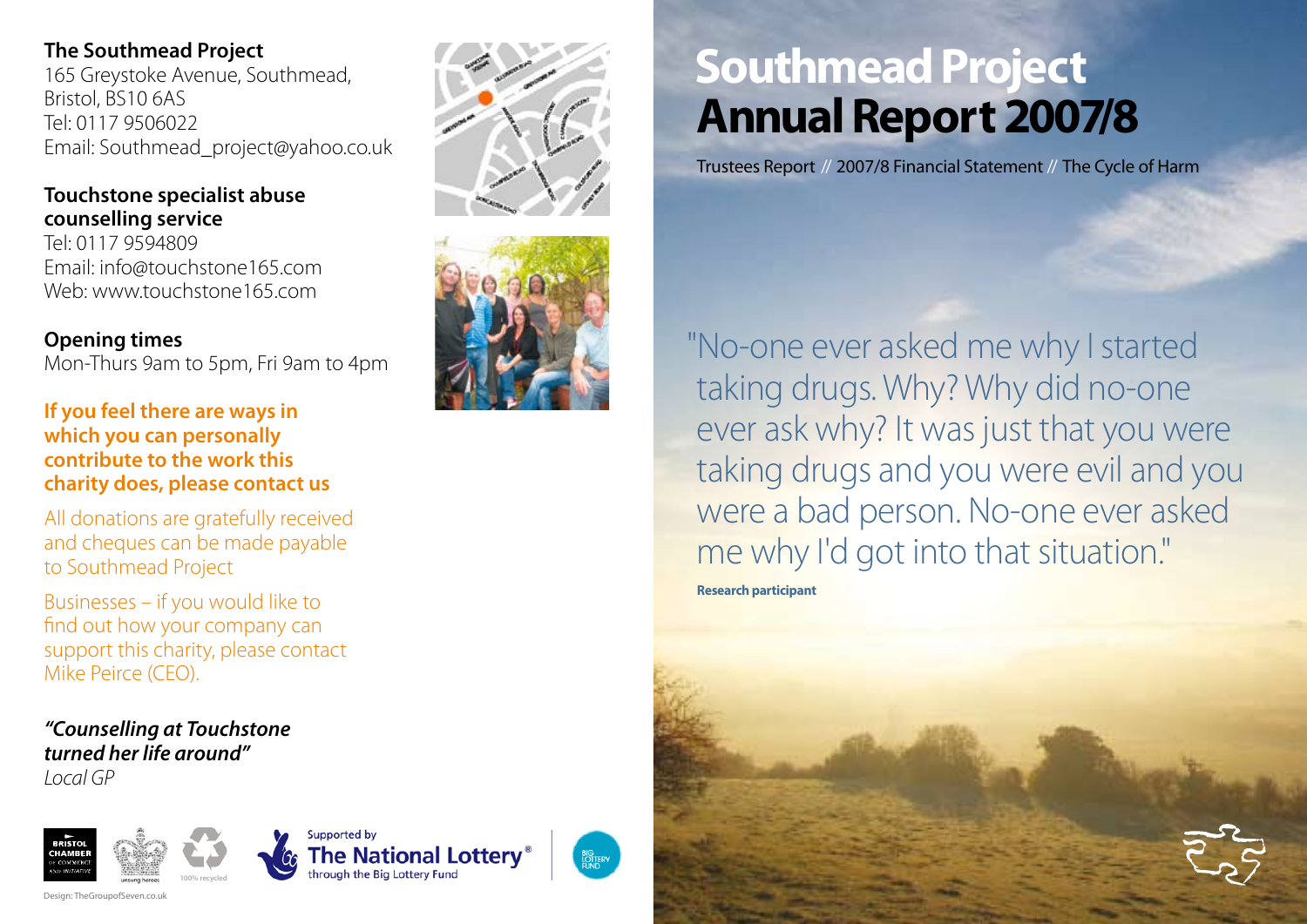### **Welcome to our latest Annual Report...**

Our mission is to tackle recurring problematic drug/alcohol misuse by addressing correlated causal factors such as historic trauma

### **Trustees report**

#### **Consolidation**

This last year has very much led to a consolidation of services despite a background of loss of funding and all the uncertainty this brings. We have a clear focus on where the charity needs to go and the priorities it needs to concentrate upon.

#### **Future**

The charity's work will, in many respects, be guided by the considerable research it has been involved with in conjunction with Professor Kim Etherington and the University of Bristol. Southmead Project's development team are working closely with Barnardos, the Police, Social Services and others in a collaborative funding bid which will see the focus of prevention being better than cure at the forefront of future strategy. Particular emphasis will be placed on domestic abuse in all its forms.

#### **Commitment**

During the course of all the recent uncertainty surrounding funding for this charity and the apparent indifference shown by others towards its potential plight, the commitment demonstrated by all staff has been exemplary and has proved to be the backbone of its own resurgence.

#### **Achievements**

- Consolidation of the abuse counselling service
- Successful implementation of the fundraising and marketing strategy
- Development of charity's website
- Enlisting the support of major corporate partners, in particular Axa Sunlife
- Publication of a book sponsored by this charity, "Trauma, Drug Misuse and Transforming Identities" by Professor Kim Etherington
- Completed the design of training programmes to be delivered in 2008 and beyond

#### **Risks**

- Lack of long-term core finance
- The CEO is the pivotal figure and the charity needs to find a management structure suited to support the CEO in meeting the challenges that lie ahead

#### **Key objectives**

- Increase revenue streams
- Delegate operational work carried out by the CEO by seeking funding to secure addition personnel

### **Balance Sheet** as at 31 March 2008

|                                                |         | 2008(f) |
|------------------------------------------------|---------|---------|
| <b>FIXED ASSETS</b>                            |         |         |
| Tangible assets                                |         | 27,197  |
| <b>CURRENT ASSETS</b>                          |         |         |
| <b>Debtors</b>                                 | 31,391  |         |
| Cash at bank                                   | 81,871  |         |
| <b>CURRENT LIABILITIES</b>                     | 113,262 |         |
| Creditors: Amounts falling due within one year | 450     |         |
| <b>Net current Assets</b>                      |         | 112,812 |
| <b>Total assets less current liabilities</b>   |         | 140,009 |
| <b>RECONCILIATION OF FUNDS</b>                 |         |         |
| <b>Unrestricted funds</b>                      |         |         |
| General fund                                   |         | 130,379 |
| Designated fund                                |         | 9,631   |
| <b>Restricted funds</b>                        |         |         |
| <b>Total funds</b>                             |         | 140,009 |

### **Statement of financial activities** for the year ended 31 March 2008

|                                                | <b>Unrestricted Fund Restricted Fund</b><br>2008(f) | 2008(f)   | <b>Total</b><br>2008(f)             |
|------------------------------------------------|-----------------------------------------------------|-----------|-------------------------------------|
| Incoming resources from generated funds;       |                                                     |           |                                     |
| Activities for generating funds                |                                                     |           |                                     |
| <b>Donations and Gifts</b>                     | 11,540                                              | $\Omega$  | 11,540                              |
| Investment income                              | 3,165                                               | $\Omega$  | 3,165                               |
| Incoming resources from charitable activities; |                                                     |           |                                     |
| Grants receivable - Revenue                    | 0                                                   | 206,737   | 206,737                             |
| Grants receivable -                            | $\mathbf{0}$                                        | 0         |                                     |
| Capital                                        | 1,039                                               | $\Omega$  | 1,039                               |
| Income from Charitable trading activities      | 15,744                                              | 206,737   | 222,481                             |
| <b>Total incoming resources</b>                |                                                     |           |                                     |
| <b>RESOURCES EXPENDED</b>                      |                                                     |           |                                     |
| Costs of generating funds                      | 3,994                                               | 41,135    | 45,129                              |
| <b>Charitable activities</b>                   | 1,958                                               | 165,492   | 167,450                             |
| Governance costs                               | 4,393                                               | 47,502    | 51,895                              |
| <b>Total resources expended</b>                | 10,345                                              | 254,129   | statement is available o<br>264,474 |
|                                                | 5,399                                               | (47, 392) | (41,993)                            |
| Net incoming/(outgoing) resources for the year |                                                     |           |                                     |
| <b>Transfers</b>                               | (47, 392)                                           | 47,392    | $\Omega$                            |
| <b>Net movement in funds</b>                   | (41, 993)                                           | o         | (41, 993)                           |
| Total funds brought forward                    | 182,002                                             | O         | 182,002                             |
| <b>Total funds carried forward</b>             | 140,009                                             |           | 140,009                             |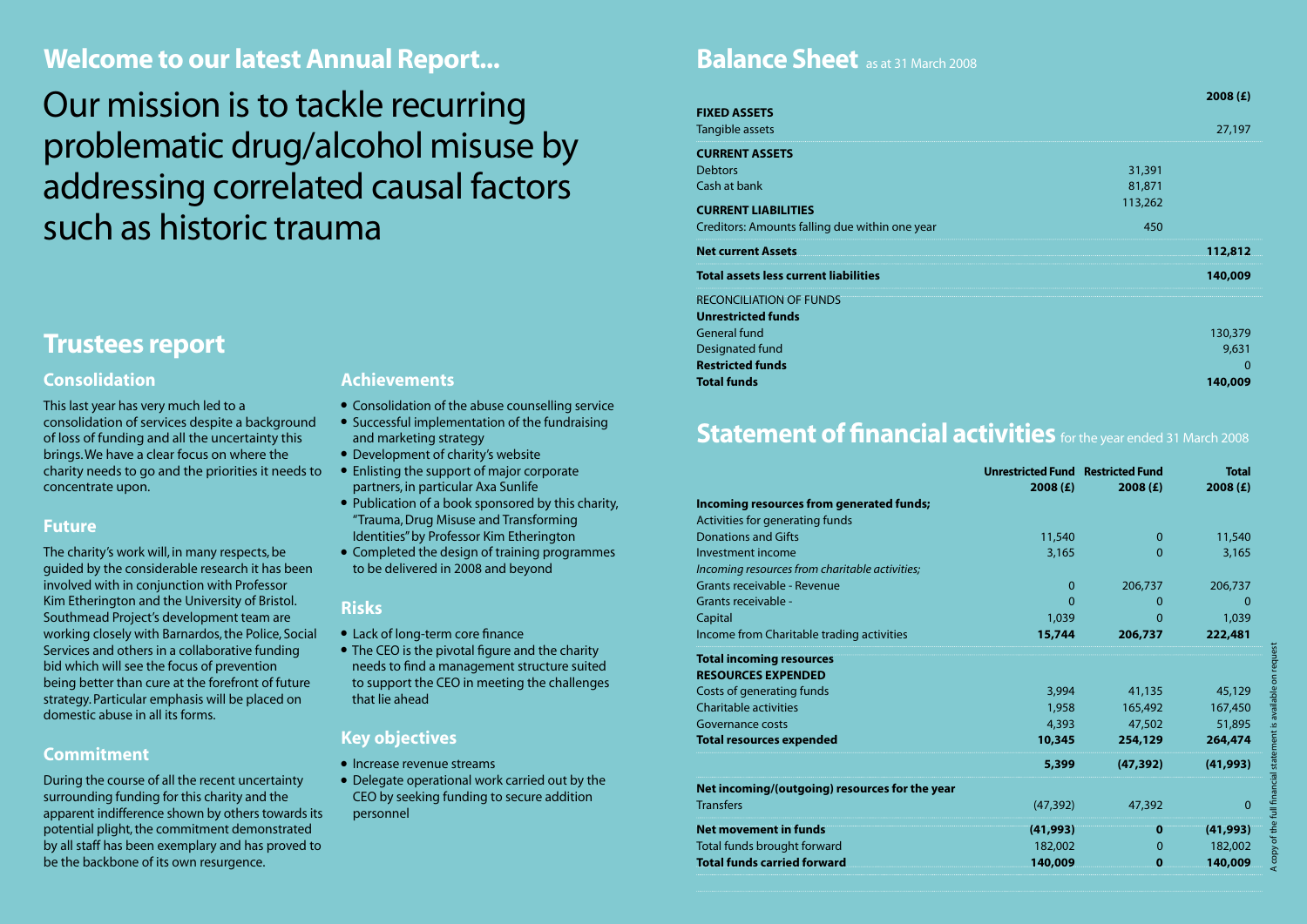# The Southmead Project aims to...

tackle **recurring problematic drug/alcohol use highlighted in the Cycle of Harm**

identify **appropriate support services for parents and carers of clients in this category**

train **generic drug workers in addressing the disclosure of abuse and associated trauma**

## continue **to be proactive in gathering evidenced-based material on the impact of childhood trauma**

**In addition to the information right, the charity worked closely with Knowle West Alcohol and Drugs Service (KWADS) and the Bristol Drug Strategy Team (DST) offering an open access service to drug users and a parents and carers' service. The funding for this initiative was for a limited time and ended in March 2008. KWADS were the senior administration organisation for this service. Statistical information specifically relating to this service and its outputs can be obtained from either KWADS (telephone 0117 9533870) or the DST (telephone 0117 9142222).**

## **visit us at www.touchstone165.com**

# Touchstone Statistics 2007/8



**114 clients were seen with an age range of 18-68 years and an attendance rate of 75%**

**Referral Sources**



**Client referrals came from 21 sources. Of these sources, 10 were from the statutory sector and accounted for 48% of all referrals**

#### **Percentage of clients by drug use at assessment**



### **Percentage of clients by abuse issues at assessment**



**77% of clients presented with between 2 and 4 of these abuse issues**